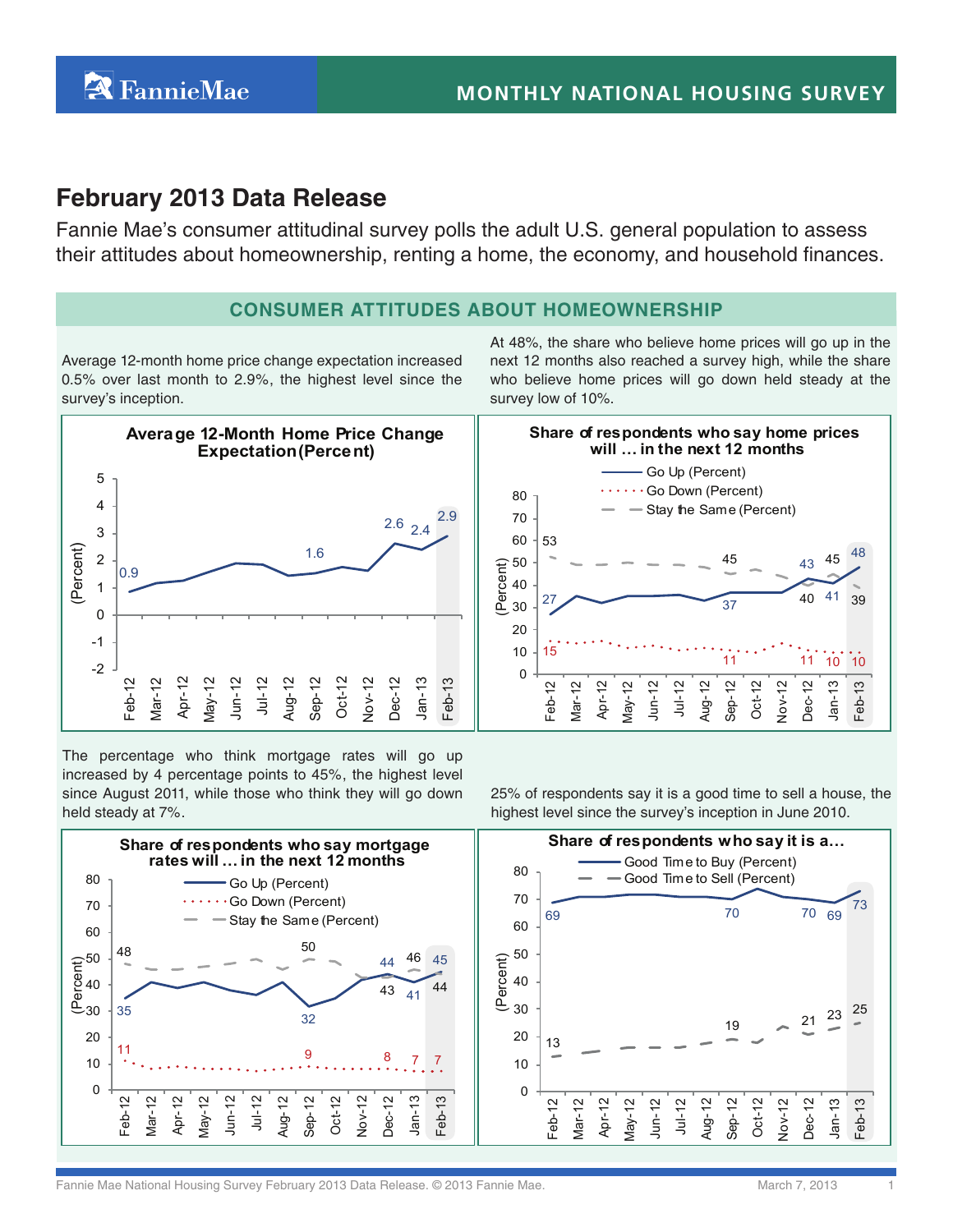

#### **Consumer Attitudes About Home rental**

At 3.9%, the average 12-month rental price change expectation increased 0.2% over January.

50% of those surveyed say home rental prices will go up in the next 12 months, holding steady from January at the highest level since the survey's inception.



The share of respondents who said they would buy if they were going to move increased by 2 percentage points to 67%.



Fannie Mae National Housing Survey February 2013 Data Release. © 2013 Fannie Mae. Mathrone March 7, 2013 2013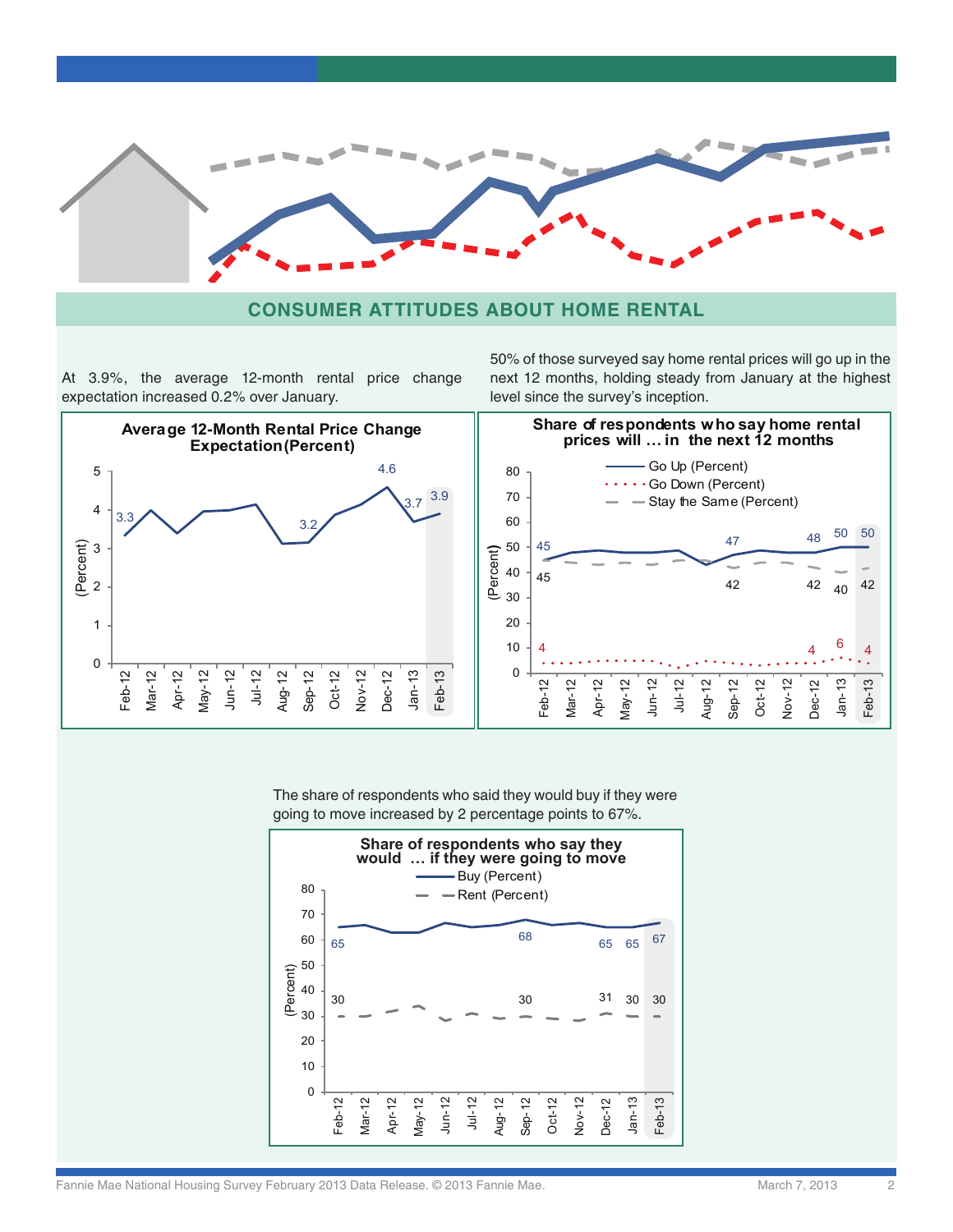

#### **Consumer Attitudes About The economy and Household finances**

At 38%, the share of respondents who say the economy is on the right track has held steady over the past three months.



The percentage who expect their personal financial situation to get better over the next 12 months fell by 2 percentage points to 41%.



21% of respondents say their household income is significantly higher than it was 12 months ago, a 2 percentage point decrease from last month.

31% report significantly higher household expenses compared to 12 months ago, a 7 percentage point decrease and the lowest level since June 2010.



Fannie Mae National Housing Survey February 2013 Data Release. © 2013 Fannie Mae. Mach 7, 2013 March 7, 2013 3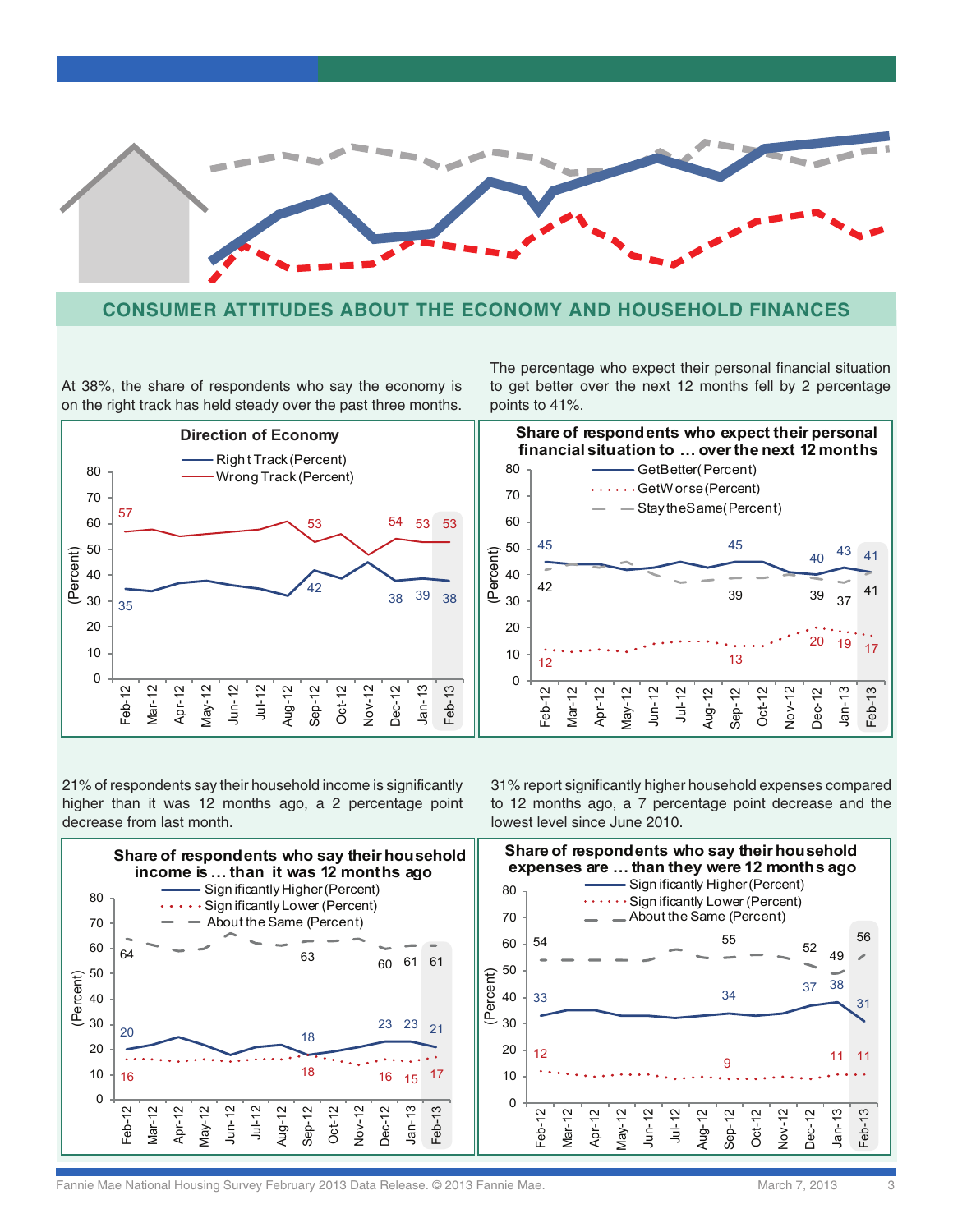# **Fannie Mae Monthly National Housing Survey**

February 2013 **APPENDIX** 

#### **About the Survey**

The Fannie Mae National Housing Survey polled a nationally representative sample of 1,008 respondents aged 18 and older between February 2, 2013 and February 21, 2013. Findings were compared to the same survey conducted monthly beginning June 2010.

Interviews were conducted by Penn Schoen Berland, in coordination with Fannie Mae.

The statistics in this release are estimated from sample surveys and are subject to sampling variability as well as nonsampling error, including bias and variance from response, non-reporting, and under-coverage. Expected price changes are calculated by creating an average of all responses, using a 0% change for those who said prices would stay the same, and excluding outliers beyond two standard deviations. All figures are shown in percentages, except where otherwise stated.

#### **February 2013 Audience Size: General Population (N=1,008) Margin of Error: ±3.09%** Margin of Error: ±3.09%

| Average home price change expectation |      |  |
|---------------------------------------|------|--|
|                                       | $\%$ |  |
| February 2012                         | 0.9  |  |
| March 2012                            | 1.2  |  |
| April 2012                            | 1.3  |  |
| May 2012                              | 1.6  |  |
| June 2012                             | 1.9  |  |
| <b>July 2012</b>                      | 1.9  |  |
| August 2012                           | 1.5  |  |
| September 2012                        | 1.6  |  |
| October 2012                          | 1.8  |  |
| November 2012                         | 1.6  |  |
| December 2012                         | 2.6  |  |
| January 2013                          | 2.4  |  |
| February 2013                         | 2.9  |  |

**Share of respondents who say home prices will go up, go down, or stay the same in the next 12 months**

|                   | % Go Up | % Go Down | % Stay the Same |
|-------------------|---------|-----------|-----------------|
| February 2012     | 27      | 15        | 53              |
| <b>March 2012</b> | 35      | 14        | 49              |
| April 2012        | 32      | 15        | 49              |
| May 2012          | 35      | 12        | 50              |
| June 2012         | 35      | 13        | 49              |
| <b>July 2012</b>  | 36      | 11        | 49              |
| August 2012       | 33      | 12        | 48              |
| September 2012    | 37      | 11        | 45              |
| October 2012      | 37      | 10        | 47              |
| November 2012     | 37      | 14        | 44              |
| December 2012     | 43      | 11        | 40              |
| January 2013      | 41      | 10        | 45              |
| February 2013     | 48      | 10        | 39              |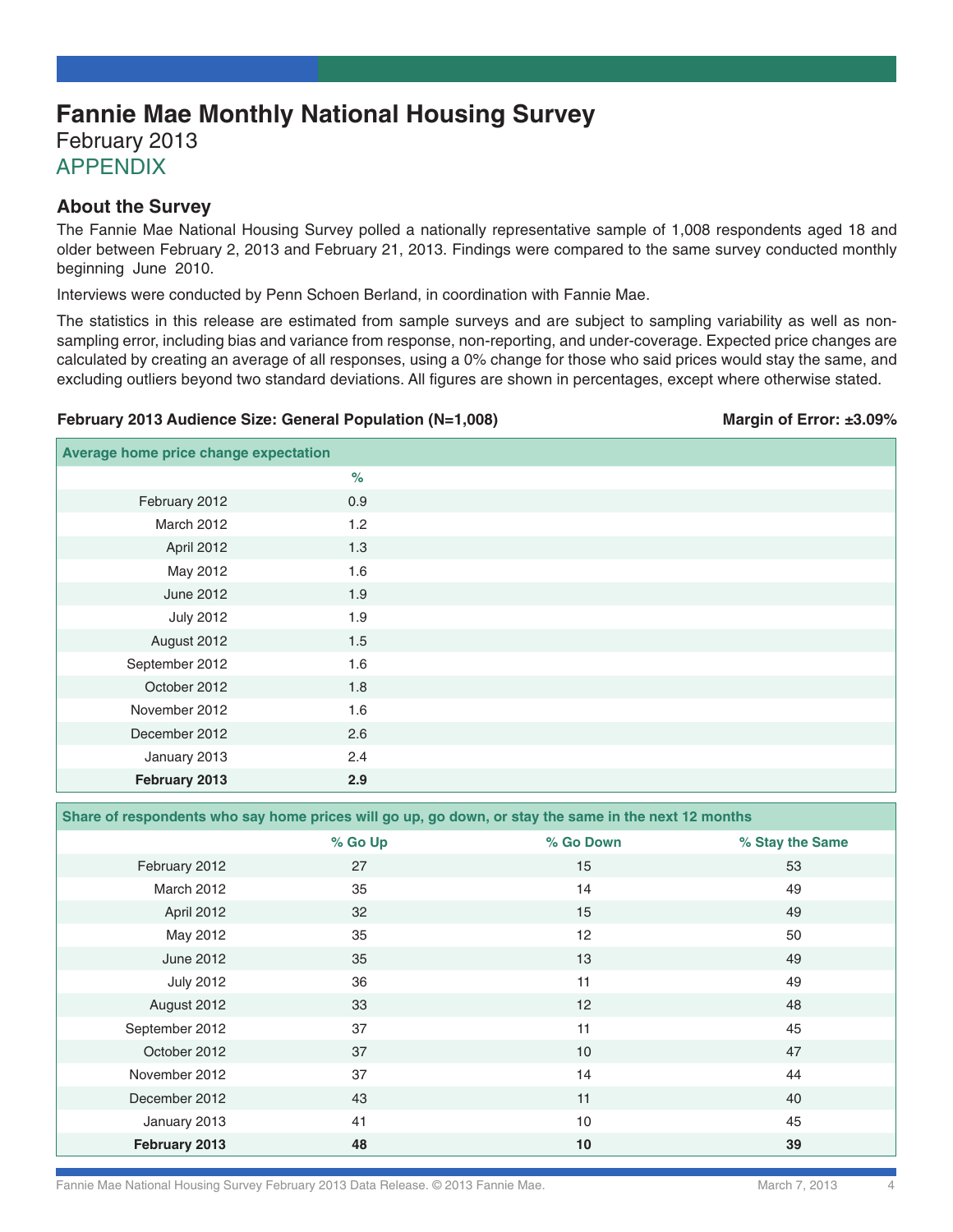| Share of respondents who say mortgage rates will go up, go down, or stay the same in the next 12 months |         |           |                 |
|---------------------------------------------------------------------------------------------------------|---------|-----------|-----------------|
|                                                                                                         | % Go Up | % Go Down | % Stay the Same |
| February 2012                                                                                           | 35      | 11        | 48              |
| <b>March 2012</b>                                                                                       | 41      | 8         | 46              |
| April 2012                                                                                              | 39      | 9         | 46              |
| May 2012                                                                                                | 41      | 8         | 47              |
| June 2012                                                                                               | 38      | 8         | 48              |
| <b>July 2012</b>                                                                                        | 36      | 7         | 50              |
| August 2012                                                                                             | 41      | 8         | 46              |
| September 2012                                                                                          | 32      | 9         | 50              |
| October 2012                                                                                            | 35      | 8         | 49              |
| November 2012                                                                                           | 42      | 8         | 43              |
| December 2012                                                                                           | 44      | 8         | 43              |
| January 2013                                                                                            | 41      | 7         | 46              |
| February 2013                                                                                           | 45      | 7         | 44              |

**Share of respondents who say it is a good time to buy, and share of respondents who say it is a good time to sell**

|                  | % Good Time to Buy | % Good Time to Sell |  |
|------------------|--------------------|---------------------|--|
| February 2012    | 69                 | 13                  |  |
| March 2012       | 71                 | 14                  |  |
| April 2012       | 71                 | 15                  |  |
| May 2012         | 72                 | 16                  |  |
| June 2012        | 72                 | 16                  |  |
| <b>July 2012</b> | 71                 | 16                  |  |
| August 2012      | 71                 | 18                  |  |
| September 2012   | 70                 | 19                  |  |
| October 2012     | 74                 | 18                  |  |
| November 2012    | 71                 | 24                  |  |
| December 2012    | 70                 | 21                  |  |
| January 2013     | 69                 | 23                  |  |
| February 2013    | 73                 | 25                  |  |

### **Average rental price change expectation**

|                  | $\%$ |  |
|------------------|------|--|
| February 2012    | 3.3  |  |
| March 2012       | 4.0  |  |
| April 2012       | 3.4  |  |
| May 2012         | 4.0  |  |
| June 2012        | 4.0  |  |
| <b>July 2012</b> | 4.1  |  |
| August 2012      | 3.1  |  |
| September 2012   | 3.2  |  |
| October 2012     | 3.9  |  |
| November 2012    | 4.2  |  |
| December 2012    | 4.6  |  |
| January 2013     | 3.7  |  |
| February 2013    | 3.9  |  |

Fannie Mae National Housing Survey February 2013 Data Release. © 2013 Fannie Mae. Mathoritics March 7, 2013 5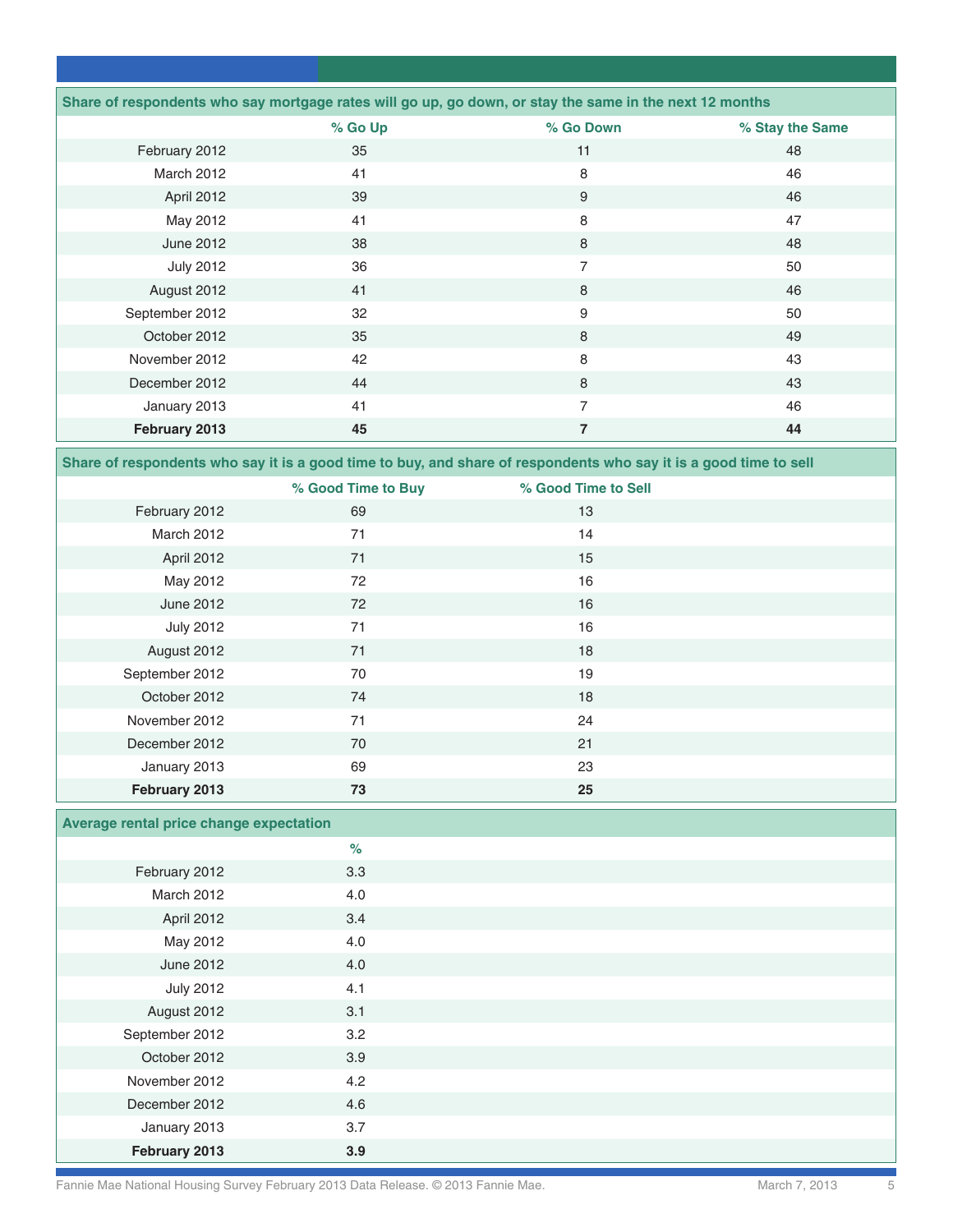|                   | Share of respondents who say home rental prices will go up, go down, or stay the same in the next 12 months |                |                 |
|-------------------|-------------------------------------------------------------------------------------------------------------|----------------|-----------------|
|                   | % Go Up                                                                                                     | % Go Down      | % Stay the Same |
| February 2012     | 45                                                                                                          | $\overline{4}$ | 45              |
| <b>March 2012</b> | 48                                                                                                          | $\overline{4}$ | 44              |
| April 2012        | 49                                                                                                          | 5              | 43              |
| May 2012          | 48                                                                                                          | 5              | 44              |
| June 2012         | 48                                                                                                          | 5              | 43              |
| <b>July 2012</b>  | 49                                                                                                          | $\overline{2}$ | 45              |
| August 2012       | 43                                                                                                          | 5              | 45              |
| September 2012    | 47                                                                                                          | 4              | 42              |
| October 2012      | 49                                                                                                          | 3              | 44              |
| November 2012     | 48                                                                                                          | $\overline{4}$ | 44              |
| December 2012     | 48                                                                                                          | $\overline{4}$ | 42              |
| January 2013      | 50                                                                                                          | 6              | 40              |
| February 2013     | 50                                                                                                          | 4              | 42              |

**Share of respondents who say they would buy or rent if they were going to move** 

|                  | % Buy | %Rent |  |
|------------------|-------|-------|--|
| February 2012    | 65    | 30    |  |
| March 2012       | 66    | 30    |  |
| April 2012       | 63    | 32    |  |
| May 2012         | 63    | 34    |  |
| June 2012        | 67    | 28    |  |
| <b>July 2012</b> | 65    | 31    |  |
| August 2012      | 66    | 29    |  |
| September 2012   | 68    | 30    |  |
| October 2012     | 66    | 29    |  |
| November 2012    | 67    | 28    |  |
| December 2012    | 65    | 31    |  |
| January 2013     | 65    | 30    |  |
| February 2013    | 67    | 30    |  |

#### **Direction of the economy**

|                  | <b>Right Track</b> | <b>Wrong Track</b> |  |
|------------------|--------------------|--------------------|--|
| February 2012    | 35                 | 57                 |  |
| March 2012       | 34                 | 58                 |  |
| April 2012       | 37                 | 55                 |  |
| May 2012         | 38                 | 56                 |  |
| June 2012        | 36                 | 57                 |  |
| <b>July 2012</b> | 35                 | 58                 |  |
| August 2012      | 32                 | 61                 |  |
| September 2012   | 42                 | 53                 |  |
| October 2012     | 39                 | 56                 |  |
| November 2012    | 45                 | 48                 |  |
| December 2012    | 38                 | 54                 |  |
| January 2013     | 39                 | 53                 |  |
| February 2013    | 38                 | 53                 |  |

Fannie Mae National Housing Survey February 2013 Data Release. © 2013 Fannie Mae. Mathromagnetic March 7, 2013 6